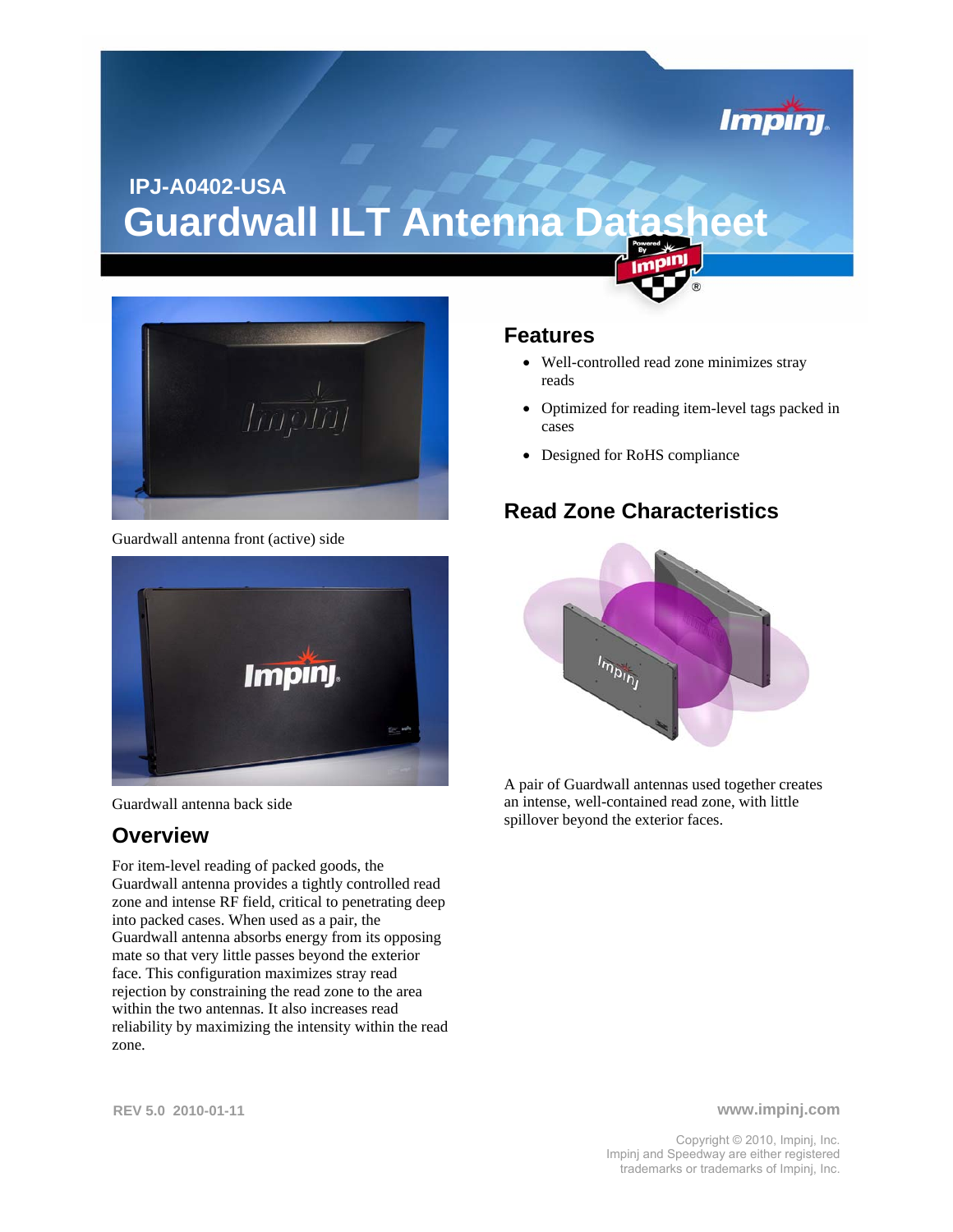

### **Radiation Patterns**

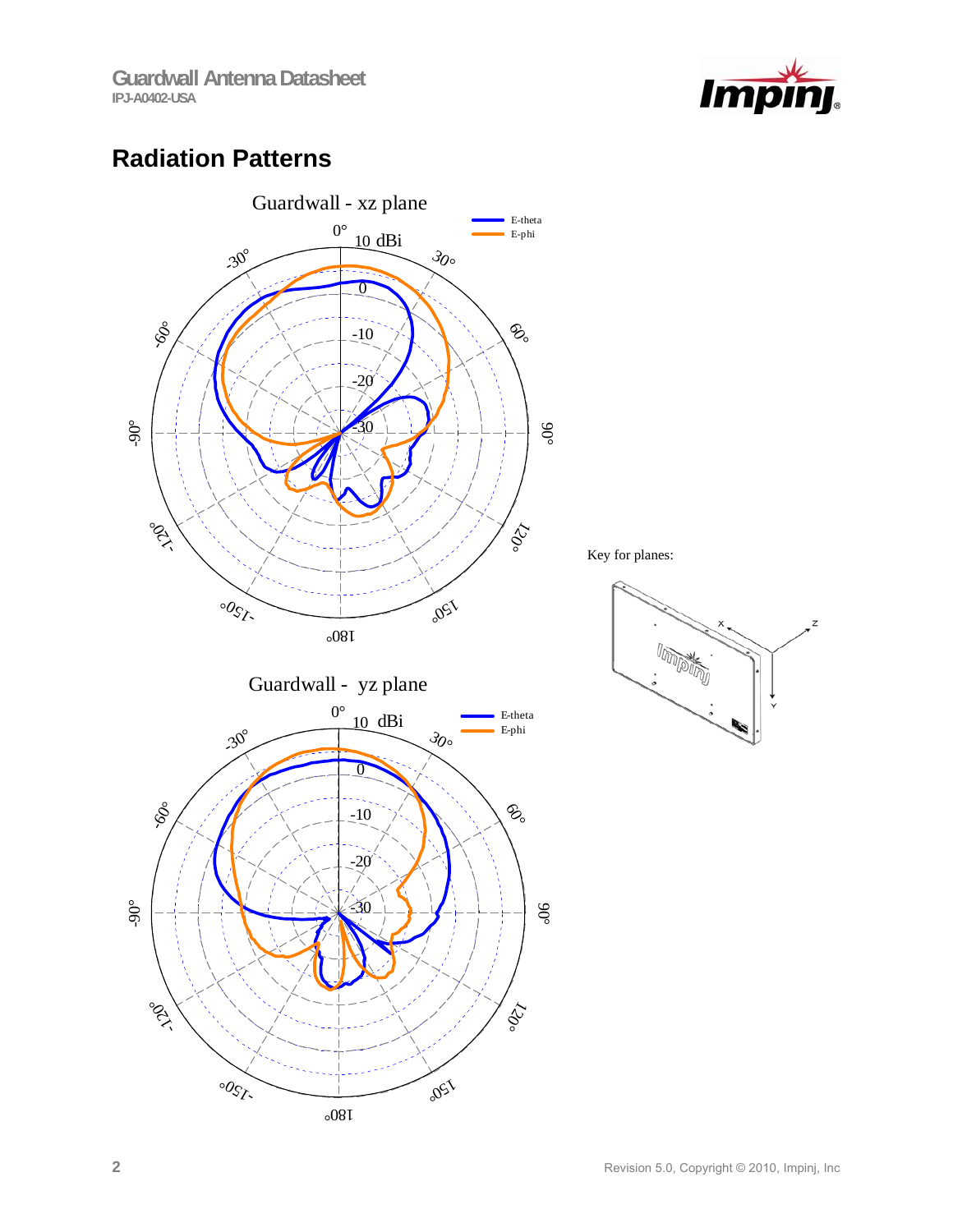



### **Environmental Specifications**

| <b>Parameter</b> | <b>Typical</b> | Units        | <b>Conditions/Notes</b>                   |
|------------------|----------------|--------------|-------------------------------------------|
| IP Rating        | <b>IP51</b>    |              | Indoor use only                           |
| Temperature      | $0 - 40$       | $^{\circ}$ C | Indoor use only                           |
| <b>Humidity</b>  | $5 - 95$       | $\%$         | Relative, non-condensing                  |
| <b>RoHS</b>      | N/A            |              | Designed to meet RoHS, not certified RoHS |

## **Electrical Specifications**

| <b>Parameter</b>      | <b>Typical</b> | <b>Units</b> | <b>Conditions/Notes</b>                                                                     |
|-----------------------|----------------|--------------|---------------------------------------------------------------------------------------------|
| Frequency Range (FCC) | $902 - 928$    | <b>MHz</b>   | North America                                                                               |
| Far Field Gain        | 6              | dBi          |                                                                                             |
| Polarization          | RHCP & LHCP    |              | Dual elements with separate<br>connectors for two circular<br>polarizations (RHCP and LHCP) |
| Axial Ratio (Max)     | 3              | dB           |                                                                                             |
| 3-dB Beamwidth        | 55             | Deg          |                                                                                             |
| Front to Back Ratio   | 22             | dB           |                                                                                             |
| VSWR <sup>1</sup>     | 1.5:1          |              | 50 $\Omega$ reference                                                                       |
| Input Power           | 30             | dBm          | 30 dBm absolute max                                                                         |

 $\overline{a}$ 

 $<sup>1</sup>$  Some item-level applications—where the tag is close to the reader antenna—can cause a 2:1 VSWR from the antenna to the reader. Users</sup> should ensure that their reader can tolerate a VSWR as high as 2:1.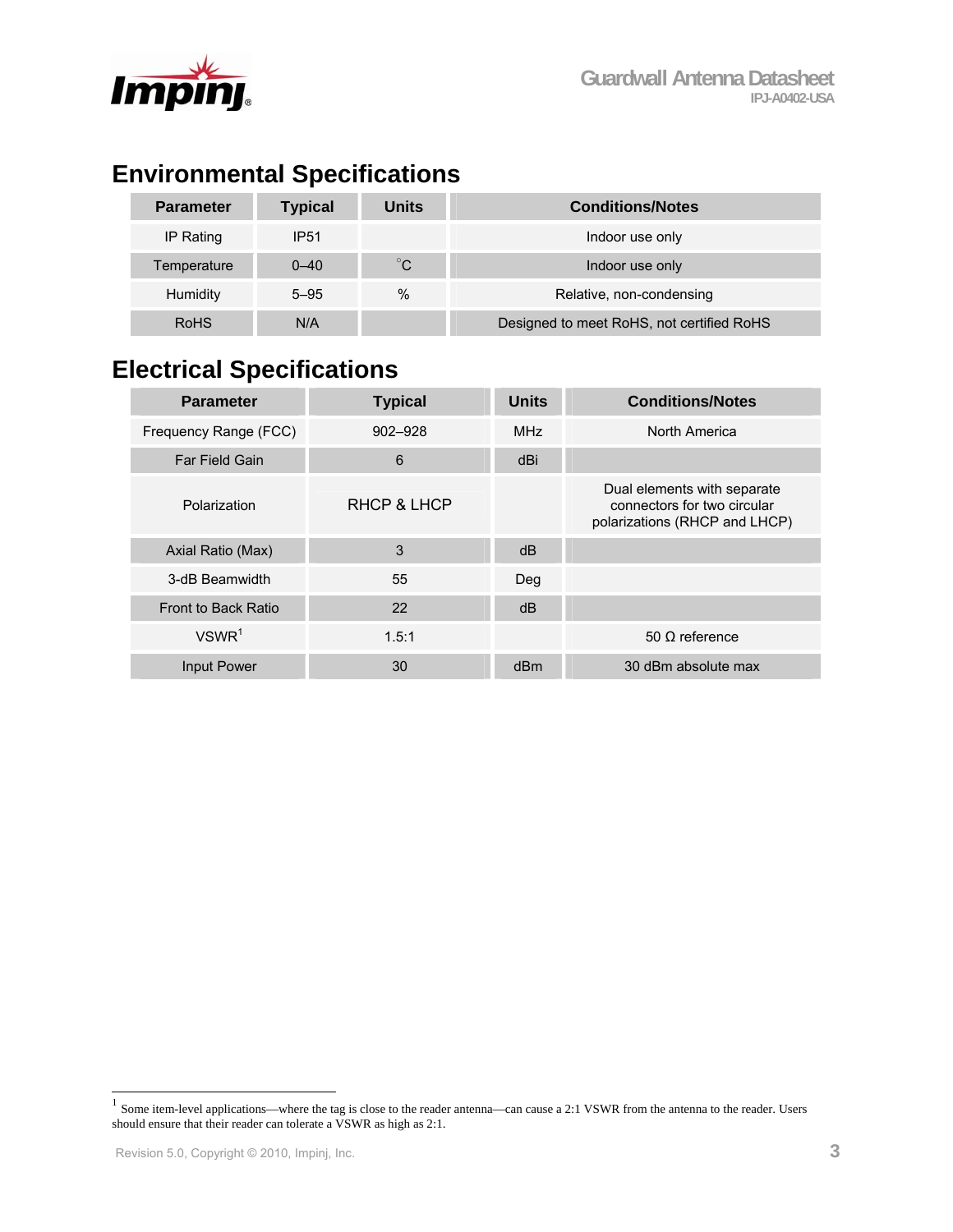

# **Mechanical Specifications**

| <b>Parameter</b>            | <b>Typical</b>                                              | <b>Units</b> | <b>Conditions/Notes</b>                                                           |
|-----------------------------|-------------------------------------------------------------|--------------|-----------------------------------------------------------------------------------|
| Weight                      | 11 lbs.<br>5 kgs.                                           | lbs/kgs      |                                                                                   |
| Connector                   | 2X SMA female                                               |              | Requires accessory cable to connect to reader's<br><b>RP-TNC connector</b>        |
| Radome                      | <b>ABS</b>                                                  |              | Designed to meet RoHS, not certified RoHS                                         |
| <b>Backplane</b>            | Aluminum, Alloy 5052 H32                                    |              | Class 3 iridite finish                                                            |
| Enclosure                   | Aluminum, painted black                                     |              | Designed to meet RoHS, not certified RoHS                                         |
| <b>Dimensions</b>           | 27.6 in. x 15.8 in. x 2.9 in.<br>702 mm. x 402 mm. x 73 mm. | in/mm        | See drawing for detailed dimensions                                               |
| Mounting<br><b>Brackets</b> |                                                             |              | Available from McMasterCarr<br>(http://www.mcmaster.com/)<br>Part Number: 8809T64 |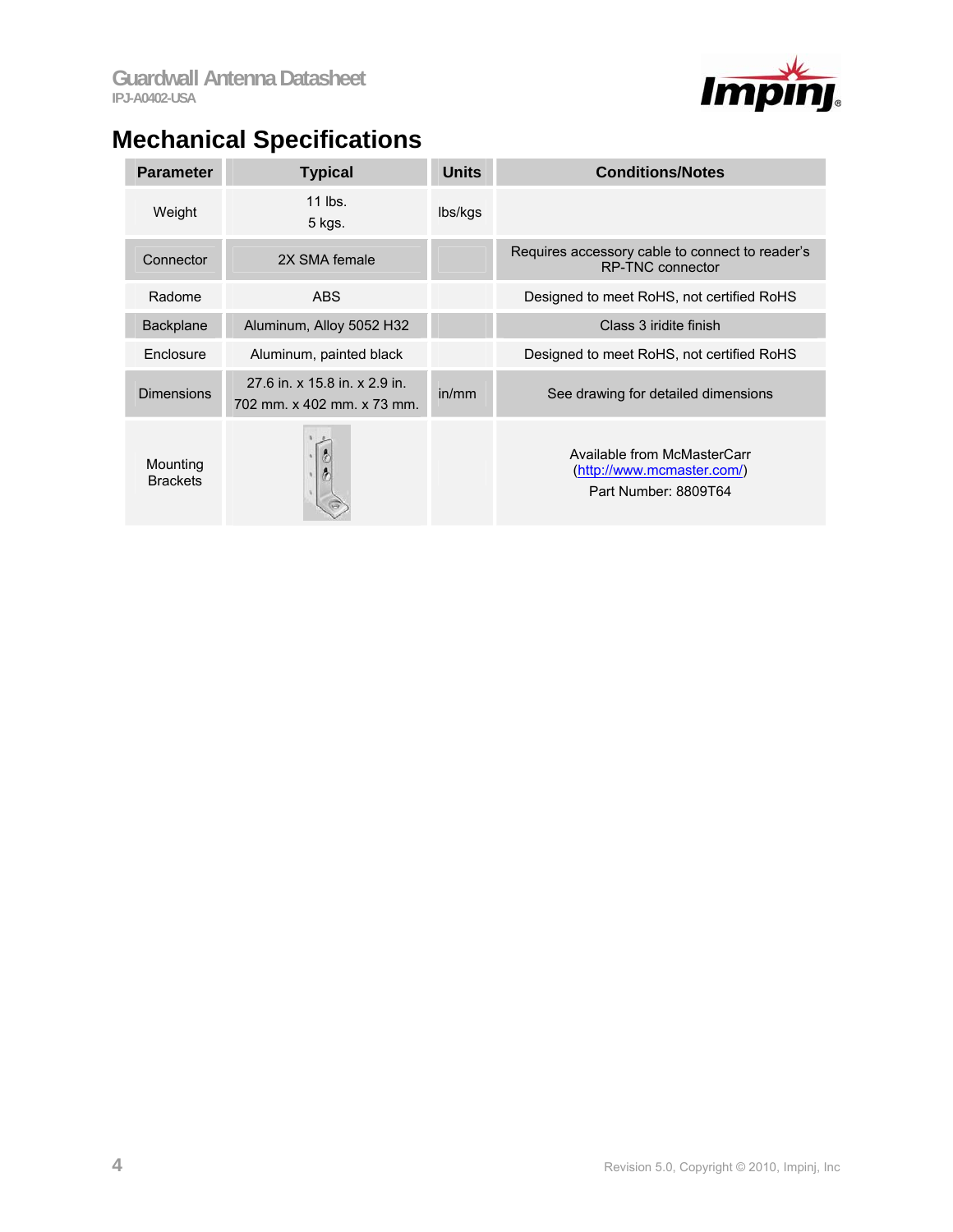

### **Mechanical Enclosure**

Dimensions are in inches, with millimeters shown in brackets.



**Note:** Included with the antenna are two cables and their connectors—2X CABLE, MALE RP-TNC/ MALE SMA, RG58,  $(6.2'/2m)$